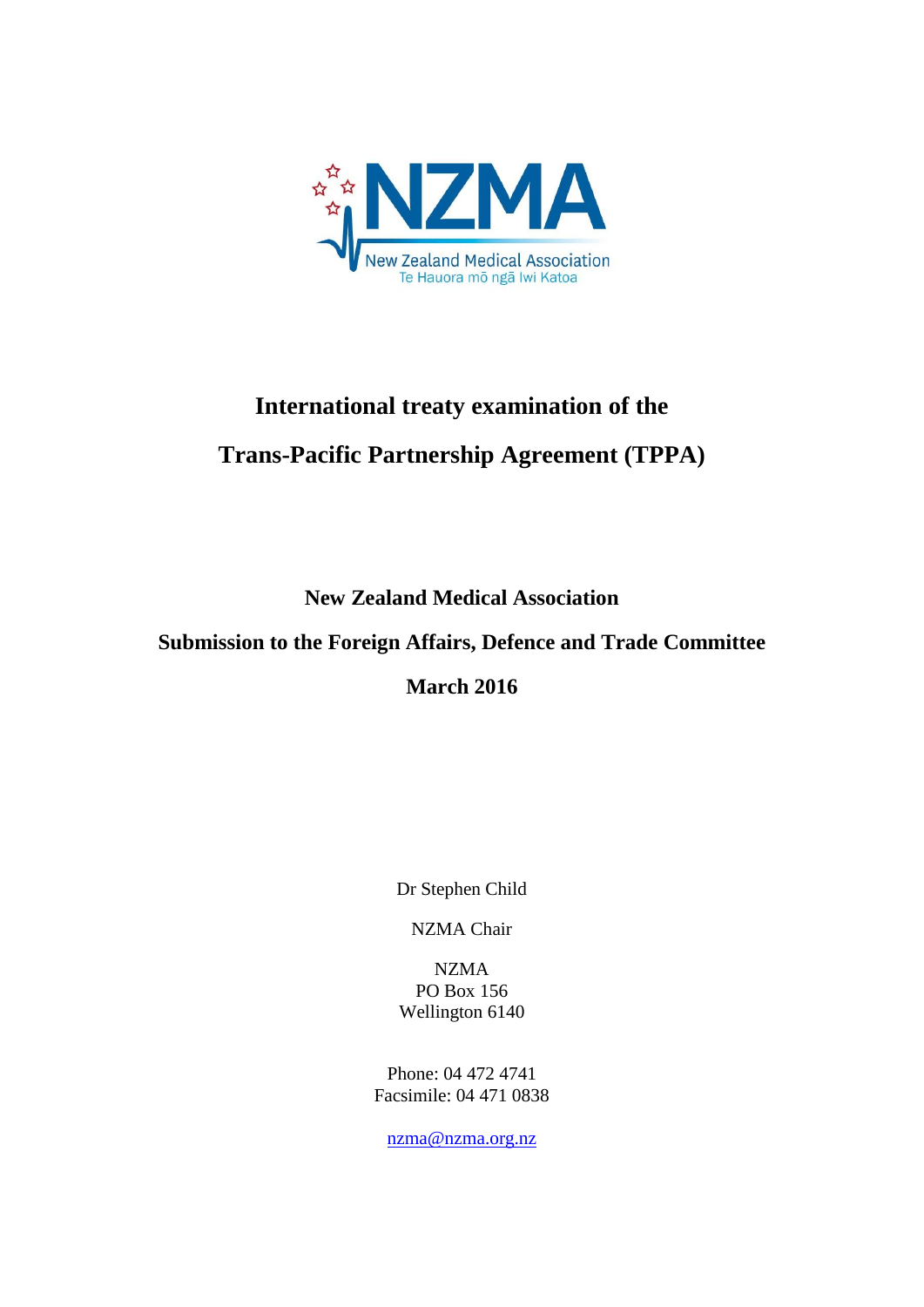*"One particularly disturbing trend is the use of foreign investment agreements to handcuff governments and restrict their policy space…In my view, something is fundamentally wrong in this world when a corporation can challenge government policies introduced to protect the public from a product that kills"* 1 – Dr Margaret Chan, Director-General of the World Health Organization

#### **About the NZMA**

1. The NZMA is New Zealand's largest medical organisation, with more than 5,500 members from all areas of medicine. The NZMA aims to provide leadership of the medical profession, and to promote professional unity and values, and the health of all New Zealanders. The NZMA is a member of the World Medical Association (WMA), which represents 10 million physicians worldwide

- 2. The key roles of the NZMA are to:
	- provide advocacy on behalf of doctors and their patients
	- provide support and services to members and their practices
	- publish and maintain the Code of Ethics for the profession
	- publish the *New Zealand Medical Journal*.

#### **Focus of our submission**

3. The NZMA acknowledges the highly technical nature of the TPPA. It is a complex legal document with 6,000 pages, 30 chapters, and multiple annexes and side letters. Accordingly, our feedback is focused on the potential implications of the agreement on health (including the determinants of health). Our main concerns relate to possible risks to public health posed by the inclusion of investor state dispute settlement (ISDS) provisions and the impact of the agreement on access to pharmaceuticals. We elaborate on these concerns in the following paragraphs. We request the Government to commission a formal, comprehensive, independent Health Impact Analysis before New Zealand ratifies the agreement.

**<sup>.</sup>** <sup>1</sup> Address to the Sixty-seventh World Health Assembly, Geneva, 19 May 2014. Available from <http://www.who.int/dg/speeches/2014/wha-19052014/en/>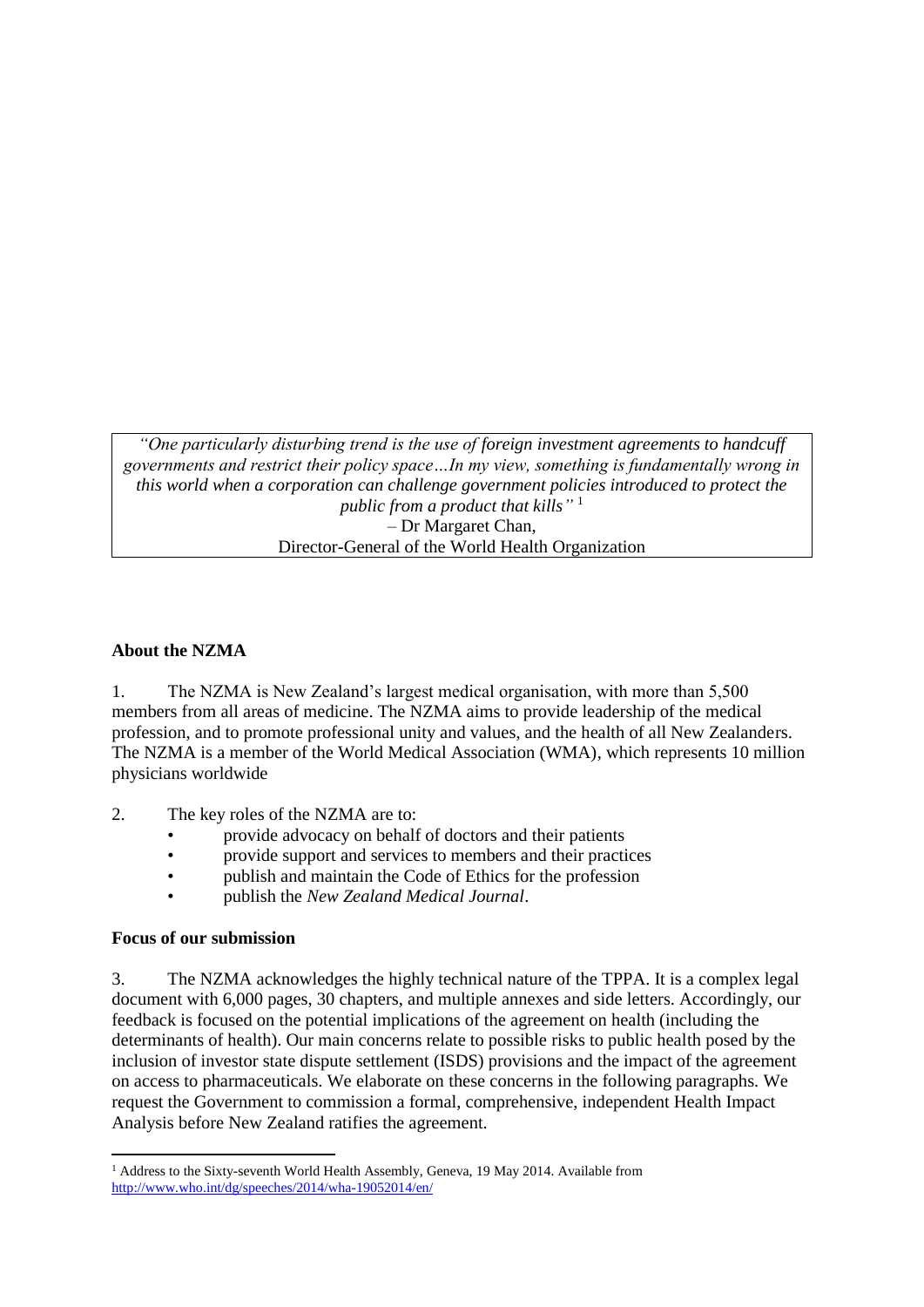#### **Concerns relating to ISDS provisions**

4. We note that ISDS provisions in other international trade and investment agreements have enabled investors (generally large multinational corporations) to challenge government policies on public health in arbitration tribunals. The most well-known instance in this part of the world was the dispute between tobacco giant Philip Morris Asia and the Government of Australia regarding that Government's decision to legislate for standardised plain packaging of tobacco. The dispute appeared to have a 'chilling effect' on the introduction of standardised plain packaging of tobacco in New Zealand, despite overwhelming public health evidence in support of this measure.

5. While the National Interest Analysis accompanying the TPPA suggests that the agreement has been developed with built-in safeguards to protect public health, concerns have been expressed that these safeguards could still expose the Government to challenge at investorinitiated arbitration tribunals over measures to protect public health. While we welcome the specific provision in the TPPA that allows the Government to rule out ISDS challenges over tobacco control measures (as well as the Government's stated intent to exercise this provision), tobacco control is only one of many public health challenges. Others include, for example, the obesity epidemic, alcohol-related harm, and the health impacts of climate change.

6. The carve-out for tobacco in the TPPA has heightened concerns about whether or not the agreement's generic safeguards are adequate to protect the right of the Government to regulate for health purposes (via legislation, regulation and/or policy). If negotiators deemed the generic public health safeguards in the agreement sufficient, such a carve-out for tobacco would not have been considered necessary. We have been made aware that the exemptions / safeguards for health may not necessarily apply to the two rules that have been used most often as the basis for ISDS claims, namely 'fair and equitable treatment' (under 'minimum standard of treatment') and 'indirect expropriation'. We suggest that the Committee test the adequacy of these safeguards using the various scenarios we outline in paragraphs 11 to 13 below.

7. A number of structural flaws with ISDS tribunals and the processes that interpret rules such as 'fair and equitable treatment' have been described.<sup>2</sup> While the TPPA contains several minor procedural improvements, most of these major structural flaws remain. For example, the tribunal process is inherently asymmetric; cases can be initiated only by investors, not host states. Furthermore, conflicts of interest among arbitrators have not been addressed. ISDS tribunal panellists frequently rotate between adjudicators and paid corporate litigators; OECD estimates suggest that over 50% of adjudicators act as counsel for investors whereas just 10% act for states.<sup>3</sup> There is still no appeal mechanism, nor any system to ensure that decisions are based on precedent, to address inconsistency in rulings. Finally, ISDS tribunals lack direct public health expertise/representation.

8. While ISDS provisions are already present in many of New Zealand's existing investment agreements, a number of additional considerations are needed. The TPPA would for the first time expose the New Zealand Government to claims from United States-based companies, which have historically been the most litigious. They have initiated over twice as many claims as every other home state combined.<sup>4</sup> The signing of the TPPA coincides with a sharp increase in the number of ISDS cases being initiated worldwide.<sup>5</sup> Furthermore, under the TPPA, investors would have the

**.** 

<sup>2</sup> Fooks G, Gilmore AB. International trade law, plain packaging and tobacco industry political activity: the Trans-Pacific Partnership. Tob Control. 2014 Jan;23(1):e1. Available from<http://tobaccocontrol.bmj.com/content/23/1/e1.full.pdf+html> <sup>3</sup> OECD Investor-State Dispute Settlement Public Consultation: 2012. p43–4. Available from <http://www.oecd.org/investment/internationalinvestmentagreements/50291642.pdf>

<sup>4</sup> United Nations Conference on Trade and Development. Recent Trends in IIAS and ISDS. February 2015. Available from [http://unctad.org/en/PublicationsLibrary/webdiaepcb2015d1\\_en.pdf](http://unctad.org/en/PublicationsLibrary/webdiaepcb2015d1_en.pdf)

<sup>5</sup> Ibid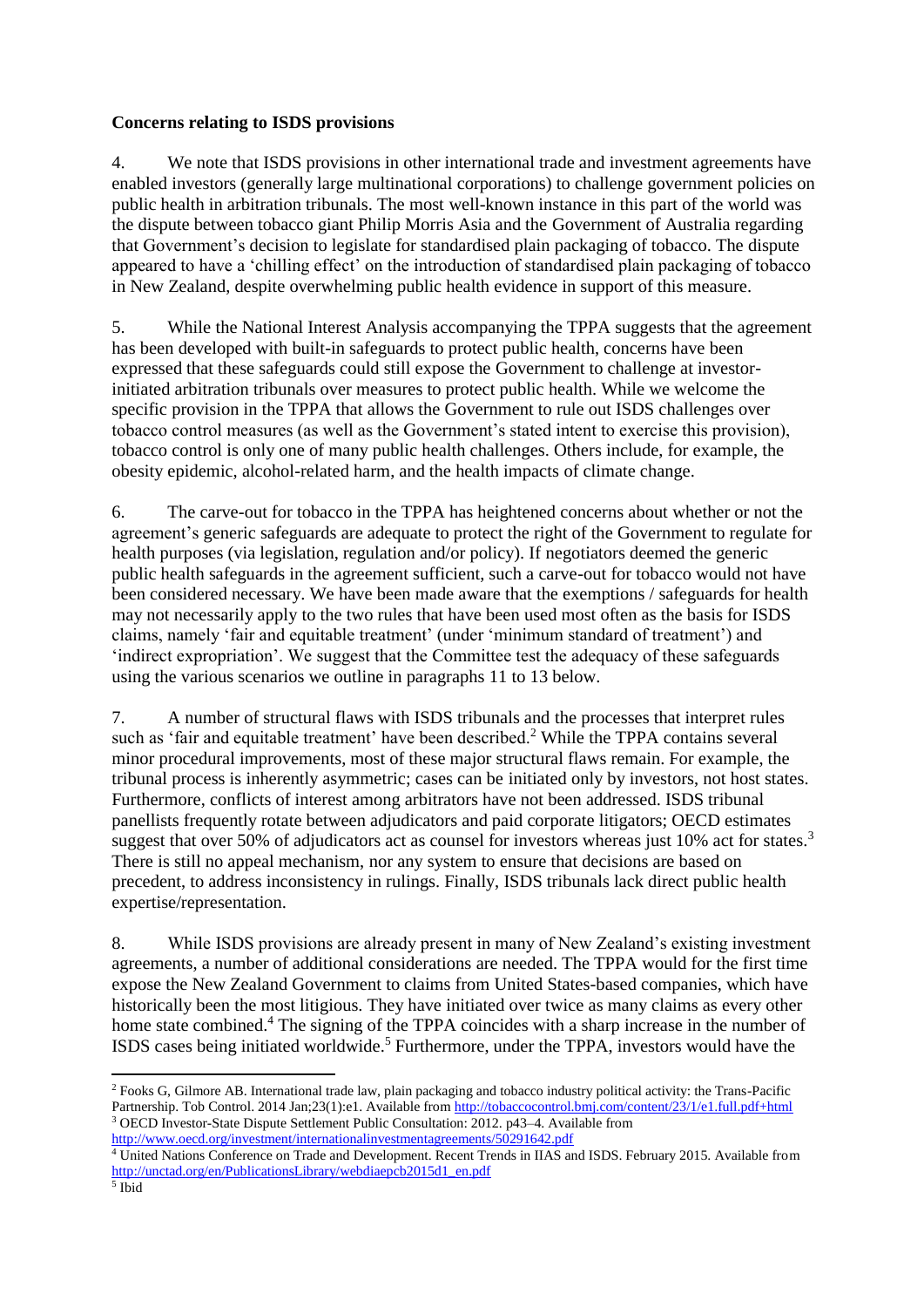right to initiate ISDS claims on the basis of *alleged* breaches of contract. This is something New Zealand has never agreed to before in previous agreements. Finally, the Most Favoured Nation clauses in previous agreements mean that—where the terms of the TPPA are more favourable to signatories than previous agreements—they can generally be accessed by parties to those earlier agreements.

*"The new obligations [in the TPPA] would, however, place new limitations on the Government's ability to modify New Zealand's policy settings to ensure they are appropriate for our domestic circumstances"*  $-$  MFAT National Interest Analysis on the TPPA $^6$ 

9. We consider that the precautionary principle should apply to provisions in the agreement that could have an impact on health. It is not possible to predict future public health issues and/or effective future policy responses with absolute certainly. As such, we submit that any international trade and investment agreement should not restrict a government's ability to regulate for public health issues, including future unanticipated ones. It is therefore a matter of serious concern that New Zealand's own National Interest Statement, developed by MFAT, acknowledges that "the new obligations [in the TPPA] would, however, place new limitations on the Government's ability to modify New Zealand's policy settings to ensure they are appropriate for our domestic circumstances". We contend that the Government needs to retain the maximum flexibility and scope for policy innovation to meet current and future health challenges.

10. We draw the Select Committee's attention to a report by the Australian Senate following its inquiry into the Korea-Australia Free Trade Agreement<sup>7</sup> that recommended the Australian Government should not agree to include ISDS mechanisms in future trade agreements. The Australian Productivity Commission also recommended in 2010 that Australian governments should not accept ISDS provisions because they carry unacceptable risks and there is little evidence that they increase investment.<sup>8</sup>

#### **Selected examples of public health policy measures for examination**

11. We ask that the Committee test the robustness of the safeguards in the TPPA against various possible future measures to address some of the major public health issues in New Zealand. For example, several policy options are being mooted to tackle the obesity epidemic. Our association has recommended greater protection from the marketing of unhealthy food to children, with a more stringent statutory regulatory regime that addresses all forms of marketing, including product packaging and sponsorships.<sup>9</sup> A future measure to tackle obesity and tooth decay could include the requirement for hard-hitting, graphic health warning labels for sugary drinks, similar to those on tobacco products. Concerns have been raised that the TPPA could hinder the implementation of such measures, with the Government facing a challenge (or threat of challenge) at an ISDS or a state-to-state dispute level. While the Government could refer to the 'general exceptions' provisions, it would need to argue for, and establish, how such measures are

 $\overline{a}$ 

<sup>&</sup>lt;sup>6</sup> Available fro[m https://www.tpp.mfat.govt.nz/assets/docs/Trans-](https://www.tpp.mfat.govt.nz/assets/docs/Trans-Pacific%20Partnership%20National%20Interest%20Analysis,%2025Jan2016.pdf)

[Pacific%20Partnership%20National%20Interest%20Analysis,%2025Jan2016.pdf](https://www.tpp.mfat.govt.nz/assets/docs/Trans-Pacific%20Partnership%20National%20Interest%20Analysis,%2025Jan2016.pdf)

<sup>7</sup> Commonwealth of Australia Senate. Foreign Affairs, Defence and Trade References Committee. Korea-Australia Free Trade Agreement. October 2014. Available from

[http://www.aph.gov.au/Parliamentary\\_Business/Committees/Senate/Foreign\\_Affairs\\_Defence\\_and\\_Trade/Korea-](http://www.aph.gov.au/Parliamentary_Business/Committees/Senate/Foreign_Affairs_Defence_and_Trade/Korea-Australia_Free_Trade_Agreement/~/media/Committees/fadt_ctte/Korea-Australia_Free_Trade_Agreement/report/report.pdf)Australia Free Trade Agreement/~/media/Committees/fadt ctte/Korea-Australia Free Trade Agreement/report/report.pdf <sup>8</sup> Productivity Commission 2010, Bilateral and Regional Trade Agreements, Research

Report, Canberra. Available fro[m http://www.pc.gov.au/inquiries/completed/trade-agreements/report/trade-agreements](http://www.pc.gov.au/inquiries/completed/trade-agreements/report/trade-agreements-report.pdf)[report.pdf](http://www.pc.gov.au/inquiries/completed/trade-agreements/report/trade-agreements-report.pdf)

<sup>9</sup> NZMA. Tackling Obesity Policy Briefing. May 2014. Available fro[m http://www.nzma.org.nz/publications/tackling](http://www.nzma.org.nz/publications/tackling-obesity)[obesity](http://www.nzma.org.nz/publications/tackling-obesity)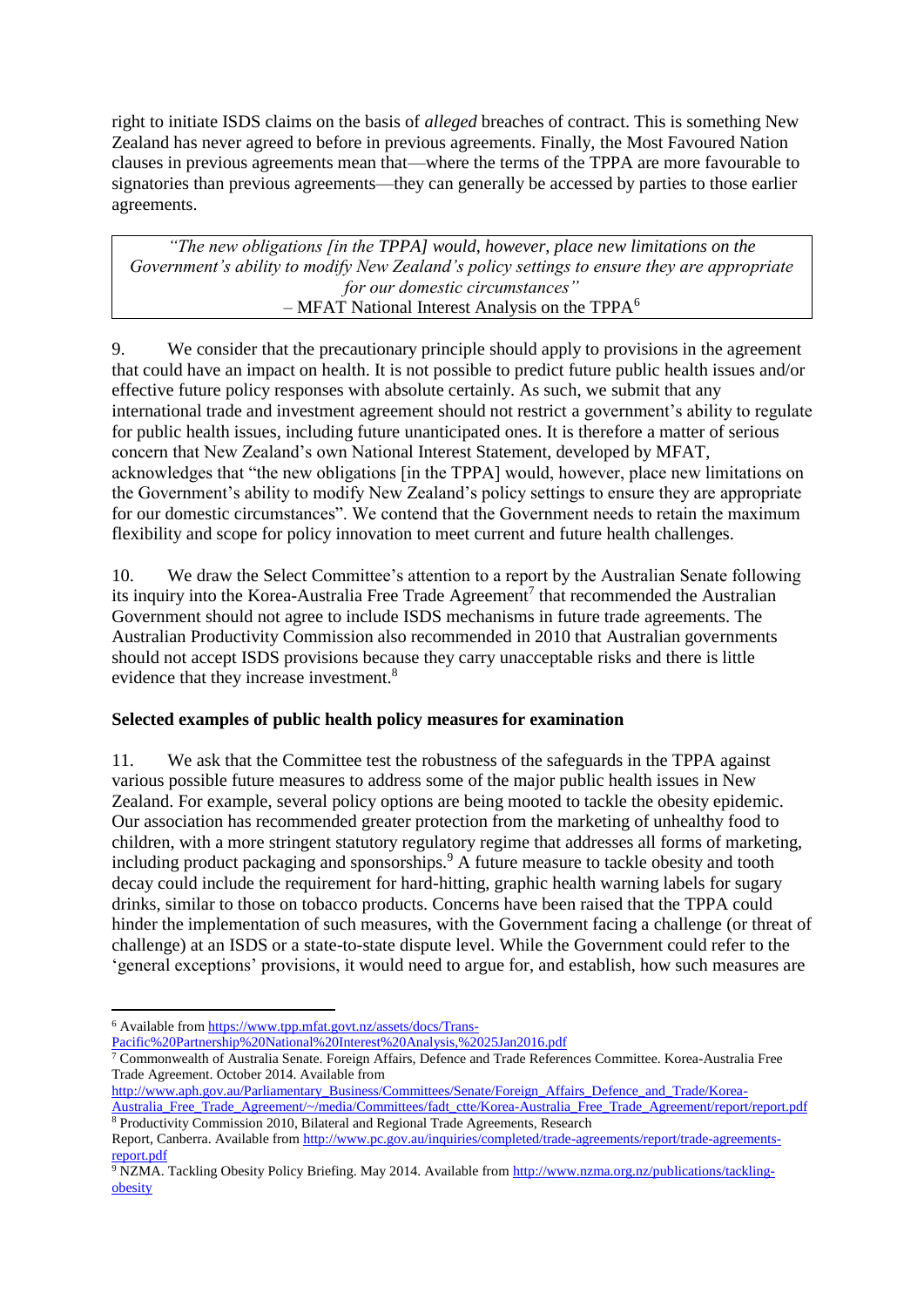both necessary, and the least trade-restrictive, to protect health. This exception has rarely succeeded where it has been invoked.

12. It has also been suggested that the example of advertising restrictions for unhealthy food may also trigger an investor-state dispute by invoking the 'fair and equitable treatment' concept, which is the most commonly relied-on basis for investor-state disputes. Investors insist on a stable regulatory environment that does not change to their disadvantage after investment. As the safeguards available under non-conforming measures do not apply to 'fair and equitable treatment' provisions, concerns have been raised that the only protection available to the Government if an ISDS process is triggered would depend on a particular tribunal's interpretation of the various 'clarifications' in the agreement. Even the threat of a dispute may have a chilling effect on Government decisions around restricting the advertising of junk food to children.

13. We have similar concerns around the implications of the TPPA on the Government's ability to respond to various other major public health issues including alcohol-related harm and the health impacts of climate change. The NZMA has recommended a suite of measures to reduce alcohol-related harm including minimum unit pricing, phasing out of marketing, and restrictions on outlet density.<sup>10</sup> Future measures could include a requirement for graphic health warnings on alcohol bottles and cans. We seek clarification on whether the TPPA may permit challenges to any of the above measures through the ISDS process claiming breaches of 'minimum standard of treatment' and/or 'indirect expropriation'. Unlike tobacco, there is no carve-out from ISDS for alcohol.

#### **Incoherence between trade and climate change policy**

14. Climate change has been identified by the *Lancet* as the greatest global threat to public health in the  $21<sup>st</sup>$  century.<sup>11</sup> Tackling climate change could be the greatest global health opportunity of the 21st century.<sup>12</sup> At the recently concluded Paris Climate Agreement, New Zealand agreed to limit global warming to "well below 2 degrees" and to net zero greenhouse gas emissions by the second half of the century. The NZMA has also called for a rapid, whole-ofsociety-transition to a low greenhouse gas-emitting nation.<sup>13</sup> It is disappointing, therefore, that climate change is not afforded a single mention anywhere in the entire 6,000 pages of the TPPA (including the Environment Chapter). We contend that a greater coherence between trade and climate policy is needed.

15. We note that, under existing international trade and investment agreements, fossil fuel and extractive industries have launched a disproportionately high number of ISDS claims.<sup>14</sup> Based on concerns about the use of ISDS claims to obstruct action on climate change, the EU Parliament has recommended a carve-out to ISDS for actions on climate change in the Transatlantic Trade and Investment Partnership (TTIP), the European equivalent of the TPPA. We draw the Committee's attention to a recent ISDS claim for US\$15 billion initiated under the North American Free Trade Agreement by a Canadian fossil fuel company in response to the Obama

 $\overline{a}$ <sup>10</sup> NZMA. Reducing Alcohol-Related Harm Policy Briefing. May 2015. Available from <http://www.nzma.org.nz/publications/reducing-alcohol-related-harm>

<sup>&</sup>lt;sup>11</sup> Costello A, et al. Lancet; 2009 May 16;373:1969–1733. Available from [http://www.ucl.ac.uk/global-health/project](http://www.ucl.ac.uk/global-health/project-pages/lancet1/ucl-lancet-climate-change.pdf)[pages/lancet1/ucl-lancet-climate-change.pdf](http://www.ucl.ac.uk/global-health/project-pages/lancet1/ucl-lancet-climate-change.pdf)

<sup>&</sup>lt;sup>12</sup> Watts et al. Health and climate change: policy responses to protect public health. Lancet; 2015 June 23;386:1861–914. Available from [http://www.thelancet.com/pdfs/journals/lancet/PIIS0140-6736\(15\)60854-6.pdf](http://www.thelancet.com/pdfs/journals/lancet/PIIS0140-6736(15)60854-6.pdf)

<sup>&</sup>lt;sup>13</sup> NZMA. Health and Climate Change Position Statement. August 2015. Available from [http://www.nzma.org.nz/\\_\\_data/assets/pdf\\_file/0010/16984/NZMA-Position-Statement-on-Health-and-Climate-Change-](http://www.nzma.org.nz/__data/assets/pdf_file/0010/16984/NZMA-Position-Statement-on-Health-and-Climate-Change-FINAL_August-2015.pdf)[FINAL\\_August-2015.pdf](http://www.nzma.org.nz/__data/assets/pdf_file/0010/16984/NZMA-Position-Statement-on-Health-and-Climate-Change-FINAL_August-2015.pdf)

<sup>&</sup>lt;sup>14</sup> UNCTAD, "World Investment Report 2015: Reforming International Investment Governance", 2015, chapter III, p. 115, [http://unctad.org/en/publicationchapters/wir2015ch3\\_en.pdf](http://unctad.org/en/publicationchapters/wir2015ch3_en.pdf)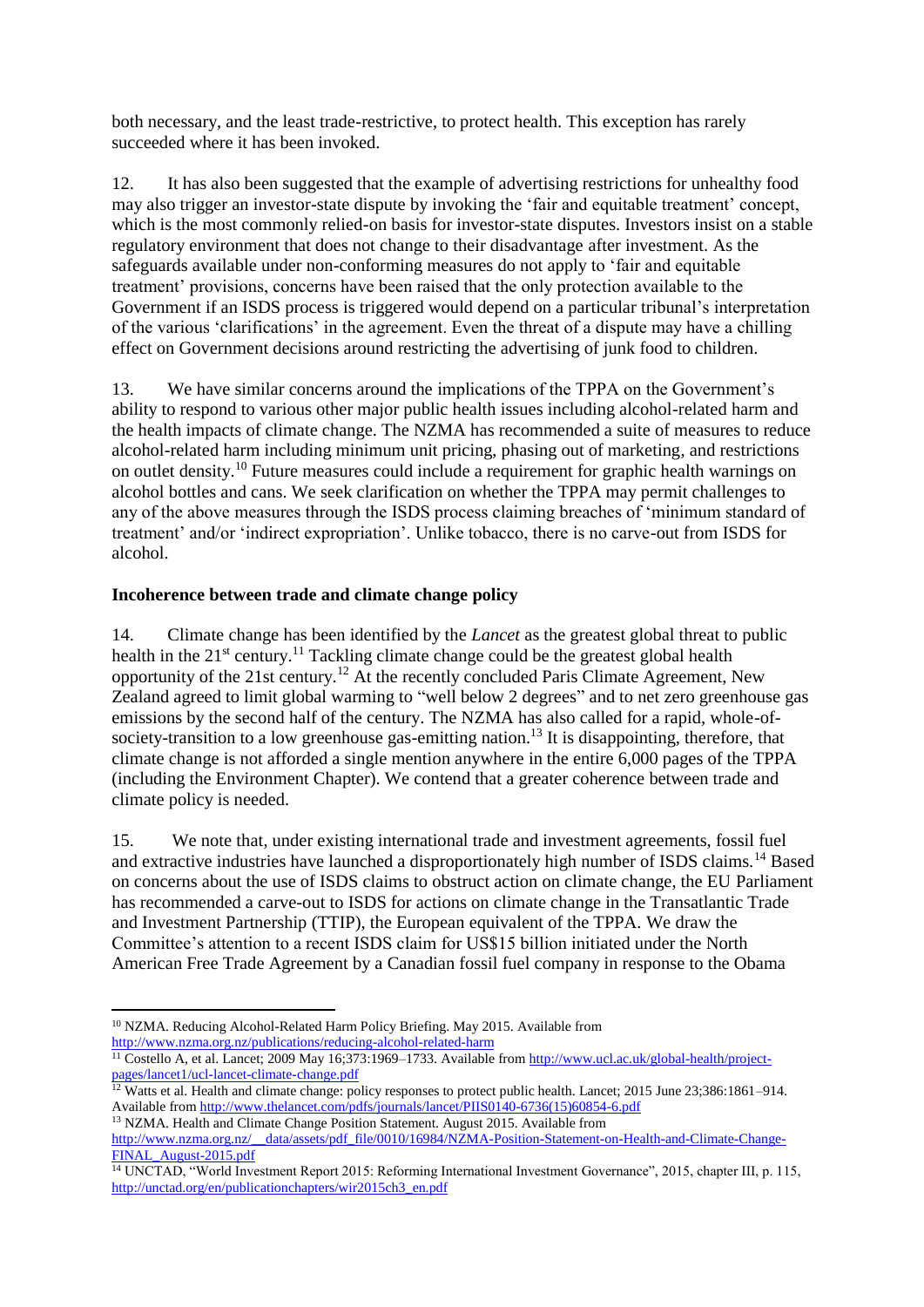administration's rejection of the Keystone XL pipeline.<sup>15</sup> The pipeline would have carried tar sands crude oil from Alberta to refineries in Texas. It is noteworthy that President Obama specifically cited the need for leadership on climate change as the reason to block the proposed pipeline.

16. Meeting New Zealand's commitments under the Paris Climate Agreement is likely to require innovative policy responses that may conflict with fossil fuel industry objectives to maximise profits. The NZMA has a longstanding view that public health considerations should prevail when there are conflicts between protecting the public health of New Zealanders and protecting private commercial interests. This view extends to the determinants of health, including the environment. Accordingly, we ask the Committee specifically to examine whether the TPPA might constrain New Zealand's flexibility in future policy making to achieve the Government's own commitments on mitigating climate change.

## **The relationship between the TPPA and other international agreements**

17. It is of concern that the relationship is not acknowledged between the TPPA and other international agreements designed to meet fundamental goals relating to health and wellbeing. This appears to be a systemic issue. The only health-related international agreement explicitly supported in the TPPA is the Montreal Protocol on Substances that Deplete the Ozone Layer. While support for this Protocol is welcome, the specific inclusion of ozone protections in the TPPA suggests that, as with the tobacco carve-out, generic protections for other environmental issues including climate change (and the associated health risks) are insufficient. A recent article in the *New Zealand Medical Journal* identifies the following health-protecting UN/WHO agreements that the TPPA is totally silent on:<sup>16</sup>

- 1948 Universal Declaration of Human Rights (including the right to health progressively attaining conditions that enable people to be healthy)
- 2010 WHO Global strategy to reduce harmful use of alcohol
- WHO Global action plan for the prevention and control of non-communicable diseases 2013–2020
- 1981 WHO International Code of Marketing of Breast-milk Substitutes
- 2007 UN Declaration on the Rights of Indigenous Peoples
- 1992 UN Framework Convention on Climate Change (UNFCCC) and subsequent international agreements
- 2015 UN Sustainable Development Goals.

The same article also noted with concern that nutrition is mentioned only once in the TPPA (in the Intellectual Property Chapter) but as separate from public health.

18. We note the recent ruling by the World Trade Organization (WTO) on a US-initiated claim against India's domestic solar energy programme. Though India argued that the programme helps the country meet its climate commitments under the UNFCCC, the WTO rejected that argument. This is a clear contemporary example of how trade and investment arguments appear to take priority over international agreements pertaining to the environment and health. In the context of the TPPA, this is a concerning development because the TPPA rules extend beyond those of the WTO in many aspects of the agreement.

**<sup>.</sup>** <sup>15</sup> <http://www.ft.com/cms/s/0/550060b0-b4c6-11e5-b147-e5e5bba42e51.html#axzz42HG5GTNN>

<sup>&</sup>lt;sup>16</sup> Keating G, et al. TPPA should not be adopted without a full, independent health assessment. N Z Med J. 2016 Feb 19;129(1430):7–14. Available from [https://www.nzma.org.nz/\\_\\_data/assets/pdf\\_file/0004/47191/Monasterio-2220-NZMJ-](https://www.nzma.org.nz/__data/assets/pdf_file/0004/47191/Monasterio-2220-NZMJ-1430-FINAL.pdf)[1430-FINAL.pdf](https://www.nzma.org.nz/__data/assets/pdf_file/0004/47191/Monasterio-2220-NZMJ-1430-FINAL.pdf)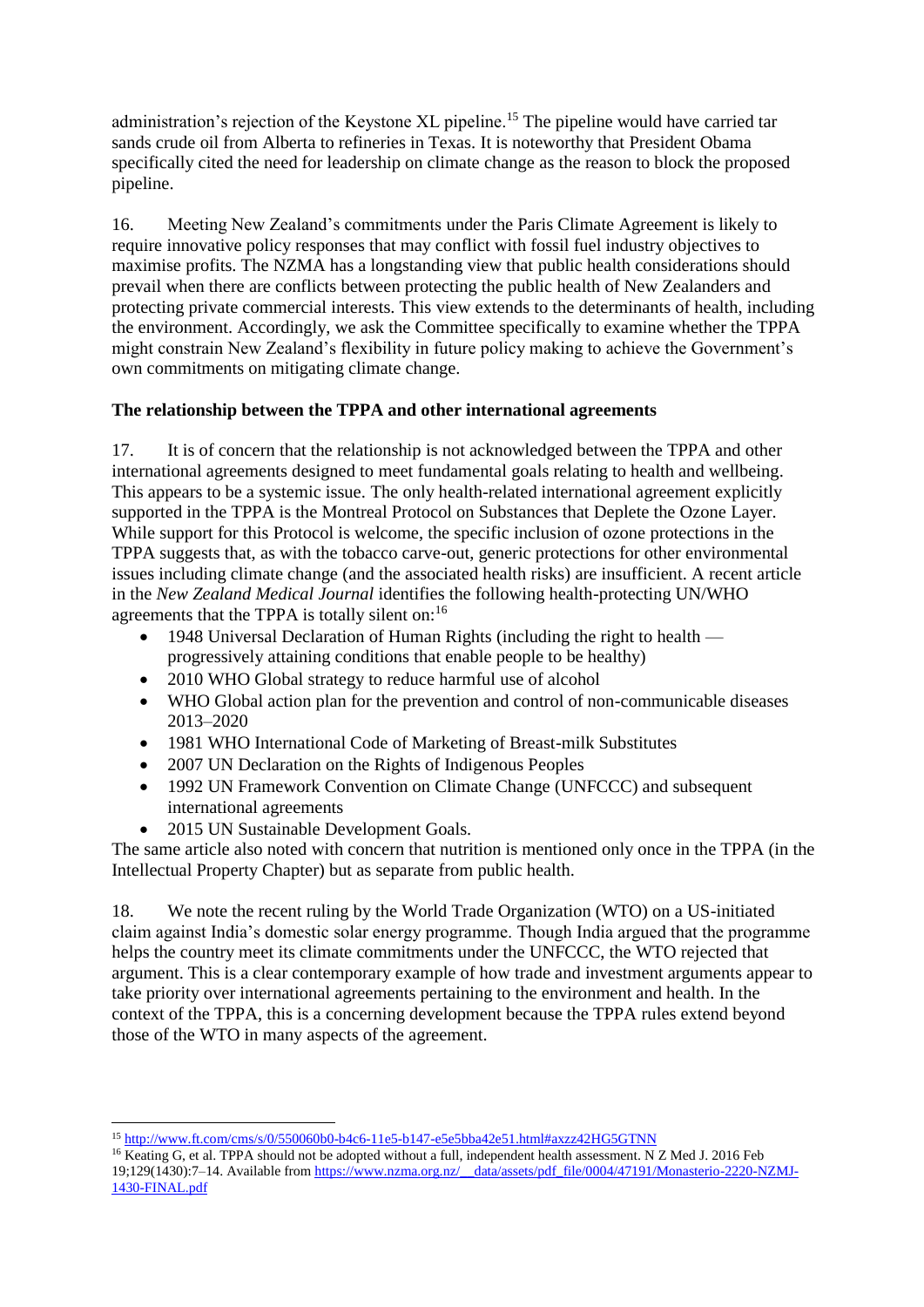#### **Impact on access to medicines**

19. We are pleased that the fundamentals of PHARMAC appear to have been protected in the TPPA. However, we note that PHARMAC would be required to meet new requirements aimed at promoting transparency and good process in decisions to fund pharmaceuticals and medical devices. For example, PHARMAC will need to introduce a statutory timeframe for considering applications and a new review process. While this is not necessarily bad, and indeed may be welcomed by some clinicians, we are concerned that these provisions could ultimately provide more leverage for the pharmaceutical industry. For example, industry could use these provisions to influence PHARMAC's decision making on pricing, reimbursement and other decisions that affect market share, such as the range of therapeutic indications for which a product is subsidised. This would have the net effect of undermining the health agenda and the public interest goals of PHARMAC.

20. We note that the administrative costs of implementing the obligations in the transparency annex (\$4.5 million initial establishment costs and \$2.2 million annually in ongoing costs) are substantial, given that PHARMAC reported spending approximately \$28.7 million in operating costs in the financial year. In addition to these costs, PHARMAC may also face pressure on its pharmaceutical budget resulting from commitments in the intellectual property chapter (see paragraphs 20 and 21).

21. We are concerned that various provisions in the transparency annex may be used to support claims by the pharmaceutical industry that investment chapter obligations have been breached. For example, we note that a new Therapeutic Products Regime is under development, and that this is likely to re-evaluate direct-to-consumer advertising (DTCA) of pharmaceuticals, currently permitted in New Zealand and in only one other OECD country (the United States). DTCA is a biased source of health information that favours representation of benefits over harms, and is associated with unnecessary prescribing, drug harms and increased costs to the taxpayer.<sup>17</sup> It has been suggested that New Zealand could face a challenge by the pharmaceutical industry via the ISDS process if it decides to prohibit or limit DTCA of pharmaceuticals.<sup>18</sup> We ask the Committee to specifically consider this scenario during examination of the treaty.

22. With regard to the transparency annex, we are concerned at the implications of footnote 11 under Article 3: Procedural Fairness, which states "This Annex shall not apply to government procurement of pharmaceutical products and medical devices". This suggests that the protections afforded to PHARMAC against recourse to dispute settlement apply only to activities relating to the Community Pharmaceutical Schedule. PHARMAC's other major activities, such as managing hospital formularies (including most high-cost medicines and biologics) and medical devices are examples of government procurement, and are therefore excluded from the annex. As such, PHARMAC may be open to challenge by state-to-state or investor-to-state mechanisms for arguably the major volume of its most contentious work. Furthermore, the whole annex refers to **new** pharmaceutical listings, not to widening of access to pharmaceuticals already listed on the Community Pharmaceutical Schedule. We ask the Committee to consider the above situations as part of a comprehensive Health Impact Analysis of the treaty. We also request the Committee to examine what scope there will be in the enabling legislation around changes to PHARMAC to mitigate the potential above risks. For example, could the enabling legislation ensure that the

 $\overline{a}$ <sup>17</sup> Every-Palmer S, Duggal R, Menkes DB. Direct-to-consumer advertising of prescription medication in New Zealand. N Z Med J. 2014 Aug 29;127(1401):102–10.

<sup>&</sup>lt;sup>18</sup> Gleeson D. Preliminary analysis of the final TPP Healthcare Transparency Annex:Annex 26-A: Transparency and Procedural Fairness for Pharmaceutical Products and Medical Devices, School of Psychology and Public Health, La Trobe University, 12 December 2015. Available fro[m http://infojustice.org/wp-content/uploads/2015/12/Gleeson-Preliminary-](http://infojustice.org/wp-content/uploads/2015/12/Gleeson-Preliminary-Analysis-Transparency-Annex-12-Dec-2015-1.pdf)[Analysis-Transparency-Annex-12-Dec-2015-1.pdf](http://infojustice.org/wp-content/uploads/2015/12/Gleeson-Preliminary-Analysis-Transparency-Annex-12-Dec-2015-1.pdf)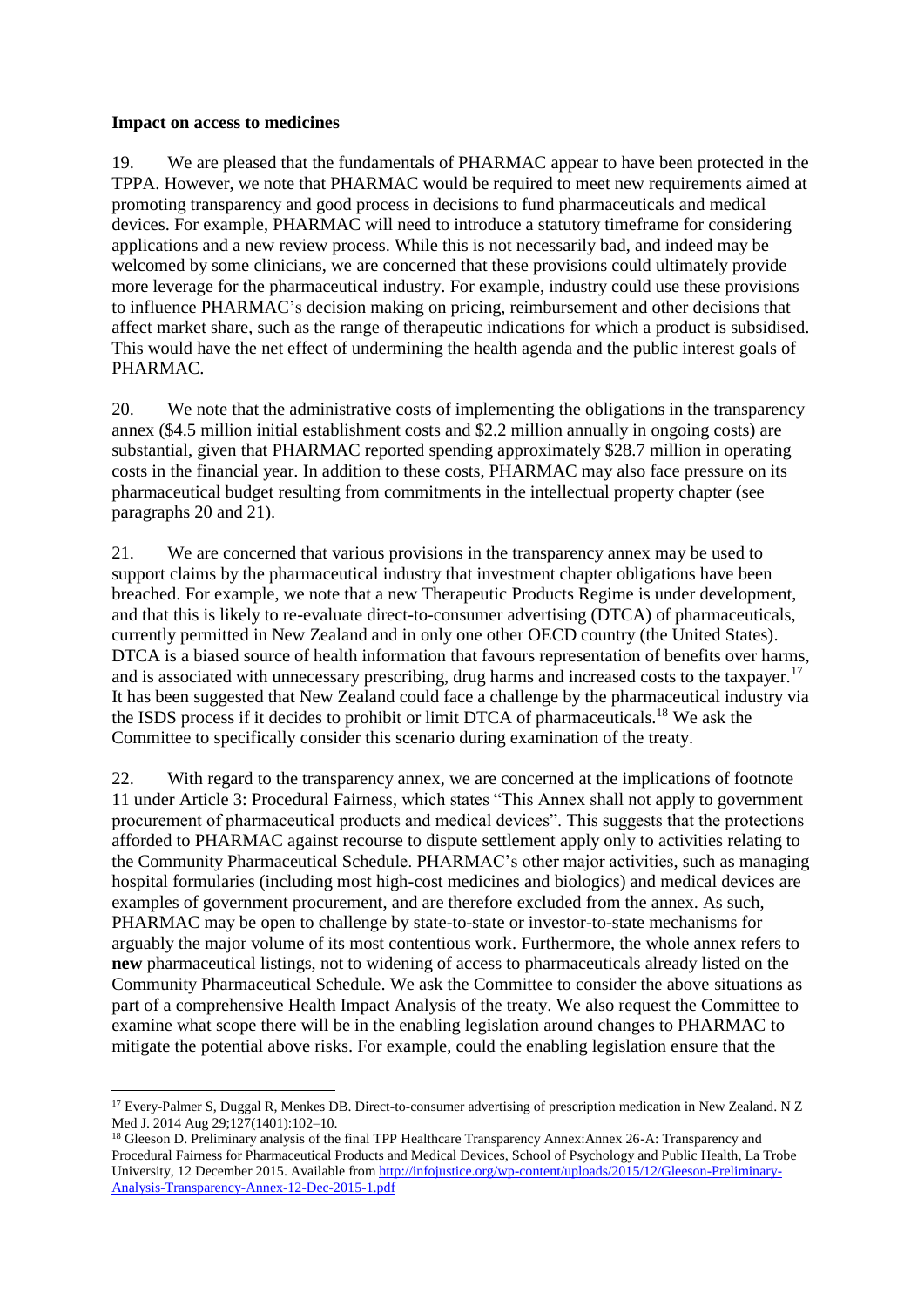definition of new pharmaceutical listings include amendments to access to existing pharmaceuticals?

23. With respect to the intellectual property obligations relating to pharmaceuticals, we note that these would require New Zealand to provide extensions to the patent term for pharmaceuticals for delays in regulatory approval processes in certain circumstances. The National Interest Analysis suggests that, given the efficiency of New Zealand's processing times, very few unreasonable delays are expected to occur in New Zealand. The average cost of any delay is estimated at \$1million. It is important to note, however, that these obligations are likely to dramatically reduce access to affordable medicines by millions of people living in developing countries. In May 2014, Dr Margaret Chan, Director-General of the WHO, articulated the concerns expressed by several developing countries that trade agreements currently under negotiation could significantly reduce access to affordable generic medicines.<sup>19</sup> Furthermore, there is currently wide academic debate on patent terms; the agreement would 'lock' New Zealand's ability to modify patent terms to meet future needs.

24. Of particular concern is the requirement relating to data protection for biologics, a recent and hugely expensive category of medicines. We note that the TPPA would require New Zealand to provide either eight years' data protection for biologic pharmaceuticals, or five years, along with 'other measures to provide additional effective market protection'. New Zealand currently provides five years' data protection. We seek clarification and confirmation about the claim that the second option can be met by current New Zealand policy settings and procedures. We also seek an explicit commitment that the Government would not, in the future, elect to extend the period of data protection for biologics from five to eight years. It has been estimated that a longer monopoly for just the seven main biologics already used in New Zealand (let alone those in the pipeline) would translate into an additional cost of \$25-\$50 million annually.

#### **World Medical Association resolution**

25. We draw the Select Committee's attention to the World Medical Association's (WMA) emergency resolution on Trade Agreements and Public Health, adopted last year in Oslo.<sup>20</sup> This resolution is closely aligned with our recommendations above. For example, recommendation #2 in the WMA resolution calls on national governments and national member associations to "*ensure that trade agreements do not interfere with governments' ability to regulate health and health care, or to guarantee a right to health for all. Government action to protect and promote health should not be subject to challenge through an investor-state dispute settlement (ISDS) or similar mechanism".* The WMA resolution also covers specific areas of particular relevance to the TPPA (eg, access to medicines). We request that its recommendations be taken into consideration during the scrutiny of this trade and investment agreement.

## **Recommendations**

**.** 

26. We reiterate our request for the Government to commission a formal, comprehensive, independent Health Impact Analysis **before** New Zealand ratifies the agreement. This analysis should be based on the actual text of the agreement and include input from sector experts. It must also take into account all broad possible impacts on our health system. These include short- and long-term impacts as well as direct and indirect impacts, including social and environmental determinants of health and health equity. The Health Impact Analysis should also consider New

<sup>19</sup> Address to the Sixty-seventh World Health Assembly, Geneva, 19 May 2014. Available from <http://www.who.int/dg/speeches/2014/wha-19052014/en/>

<sup>&</sup>lt;sup>20</sup> WMA Council Resolution on Trade Agreements & Public Health. Adopted by the 200<sup>th</sup> WMA Council Session, Oslo, April 2015. Available fro[m http://www.wma.net/en/30publications/10policies/30council/cr\\_20/index.html](http://www.wma.net/en/30publications/10policies/30council/cr_20/index.html)